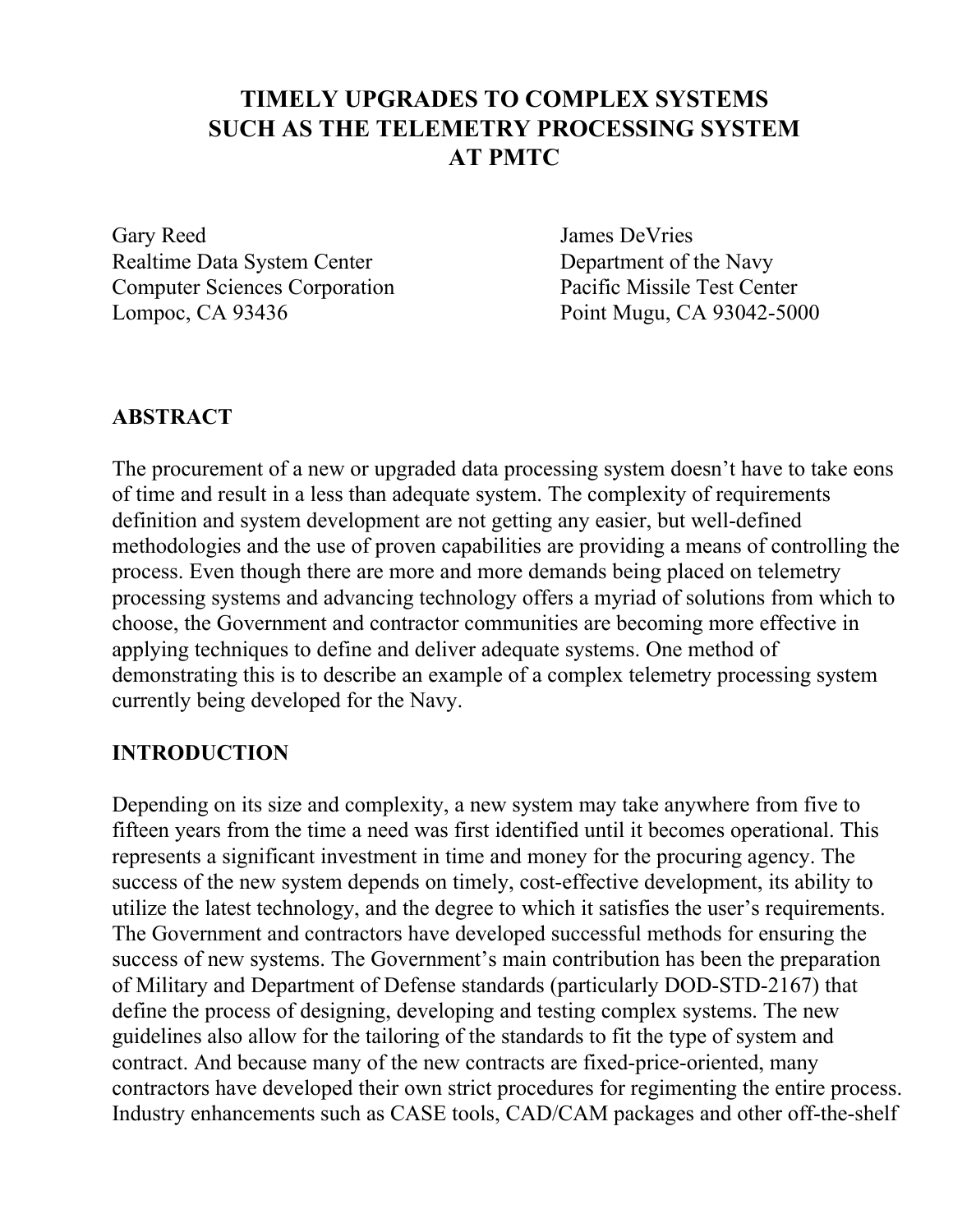workstation products have also provided a means of reducing the effort and the unpredictable characteristics of system design and development.

The need for a considerable enhancement to the system being used to process telemetry data at the Pacific Missile Test Center (PMTC) was defined at the ITC in 1986 (1). Since that time, a top-level system specification was developed, a Request for Proposal was distributed, and a fixed-price contract to develop a new Telemetry Processing System (TPS) was awarded to Computer Sciences Corporation (CSC) on 1 August 1989. The system design has been completed, and CSC is well on its way to completing the development of not one but four of the systems described at ITC/86. Delivery is scheduled for the second quarter of 1991.

Throughout the process of requirements definition and system development, the Navy and CSC have been using the latest standards, tools and techniques to ensure the timely and cost-effective delivery of a fully functioning TPS.

## **REQUIREMENTS DEFINITION**

Since a system developer is only responsible for satisfying the documented requirements, a key step for a successful system is correctly defining the system requirements. In establishing requirements for TPS, many objectives had to be taken into consideration. These objectives included not only system functionality and performance, but also the time and cost involved in developing and maintaining the system.

The major factor influencing the requirements definition was the utilization of as much previously developed hardware and software as possible. This type of specification allowed the procurement to proceed as a fixed-price contract. Using this vehicle provided for a stable system with minimal development risk.

The basic technical objective was to present the end user with as much data as possible in the most comprehensive format. The individual user is uniquely interested in obtaining information useful in the decision making process based on an accurate representation of the telemetered parameters during real time or from analog tape playbacks.

The equipment operators have a different set of priorities for the system requirements. The operators arc responsible for ensuring that the system is working correctly so that it can provide the end users with quality data. The total system complexity must be kept within the maintenance and operational capabilities of a small complement of technical personnel. System design must take into account the skill levels required to maintain and operate the system, as well as the training required of these groups.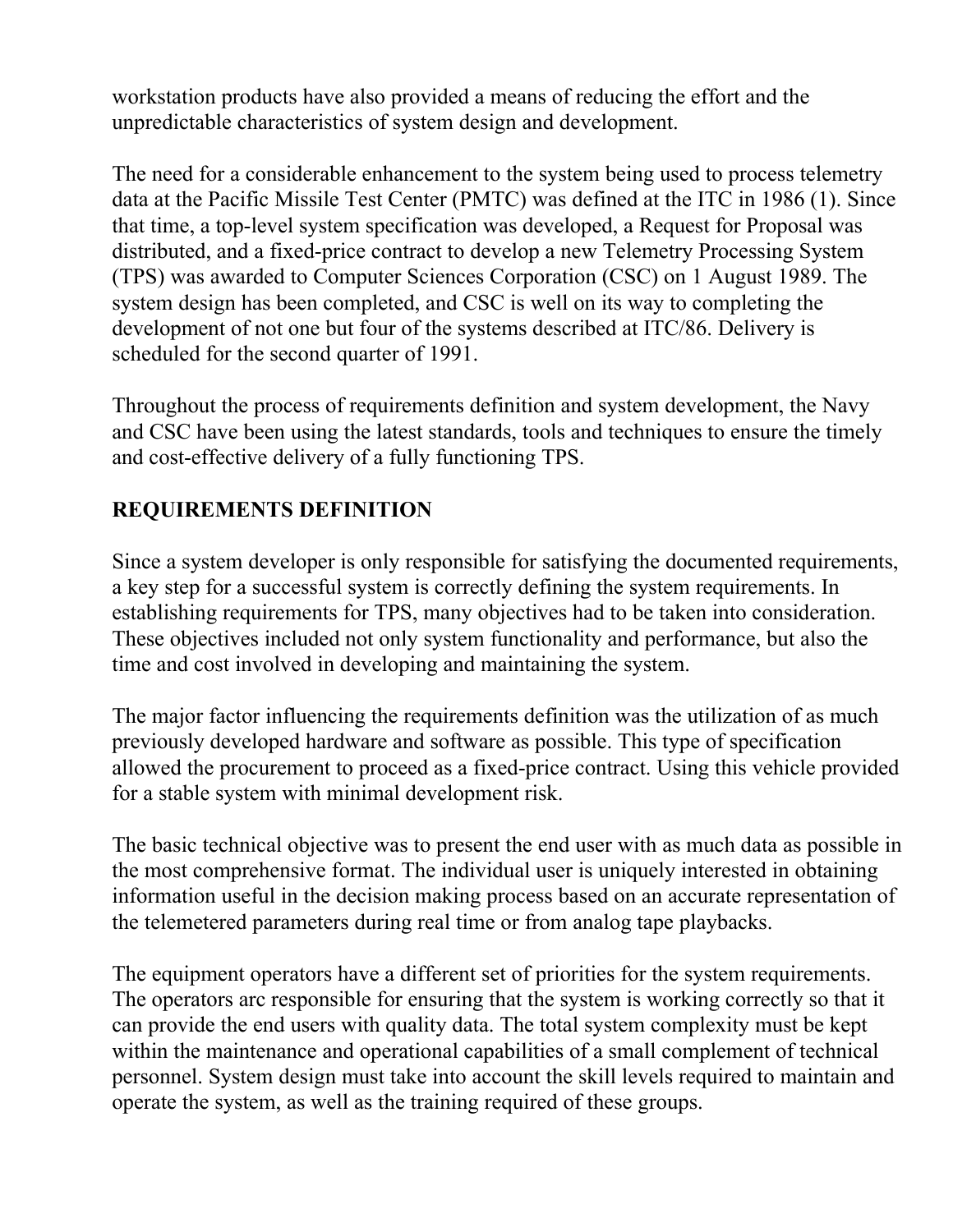The software maintenance of modern computer systems can be one of the largest cost factors in the life cycle of the system. To reduce the cost burden of original software development, as well as the software maintenance, extensive use of off-the-shelf software was required. The use of CASE tools is gaining industry recognition as a means of improving the visibility into software design. Requiring an off-the-shelf CASE tool to be used for software development was also intended to enhance software maintenance. As a standard product, use of such a tool is fairly easy to master and thus allows maintenance personnel to quickly understand and modify the software design.

The display of telemetry data has traditionally been through the use of the strip chart recorder (SCR). While providing an accurate, real time display of each data sample for selected parameters as well as a hardcopy report, SCR's are severely limited in the number of parameters and the display format. The flexibility of data selection via menus on a CRT gives the end user the ability to analyze multiple parameters in many different presentation formats. The advantages of these two capabilities were combined in TPS through the requirement for both SCR's and real time graphics displays using the workstation concept.

In this manner, each type of user associated with TPS and each functional discipline was analyzed as to the best way to structure the system requirements. The intent was to ensure that the system would not be designed to suit one group of users, while making the job harder on another group. User acceptability is a major factor in the success of a new system.

The following overview describes the system being developed to satisfy the Navy's requirements.

## **TPS SYSTEM OVERVIEW**

Figure 1 shows an overview of TPS and its subsystems. As shown, there are four identical strings of equipment receiving data from the Input Data Distribution Patch Panel (IDDPP). Each of these strings contains a Telemetry Front End Subsystem (TFESS) that provides data to a Telemetry Processor Subsystem (TPSS) through a Universal Memory Network (UMN). Data from each TPSS is routed through the Telemetry Graphics Network (TGN) patch to any one of four Telemetry Display Subsystems (TDSS). The Navy's two Range Central Site Computers (RCSC) can pass data to and from any TPSS over the high speed Telemetry Data Network (TDN). The transfer of setup files and other support data is done over the Local Communication Network (LCN) between the TPSS's, the Software Development Station (SDS), and the Navy's Telemetry Decommutation and Processing System (TDAPS).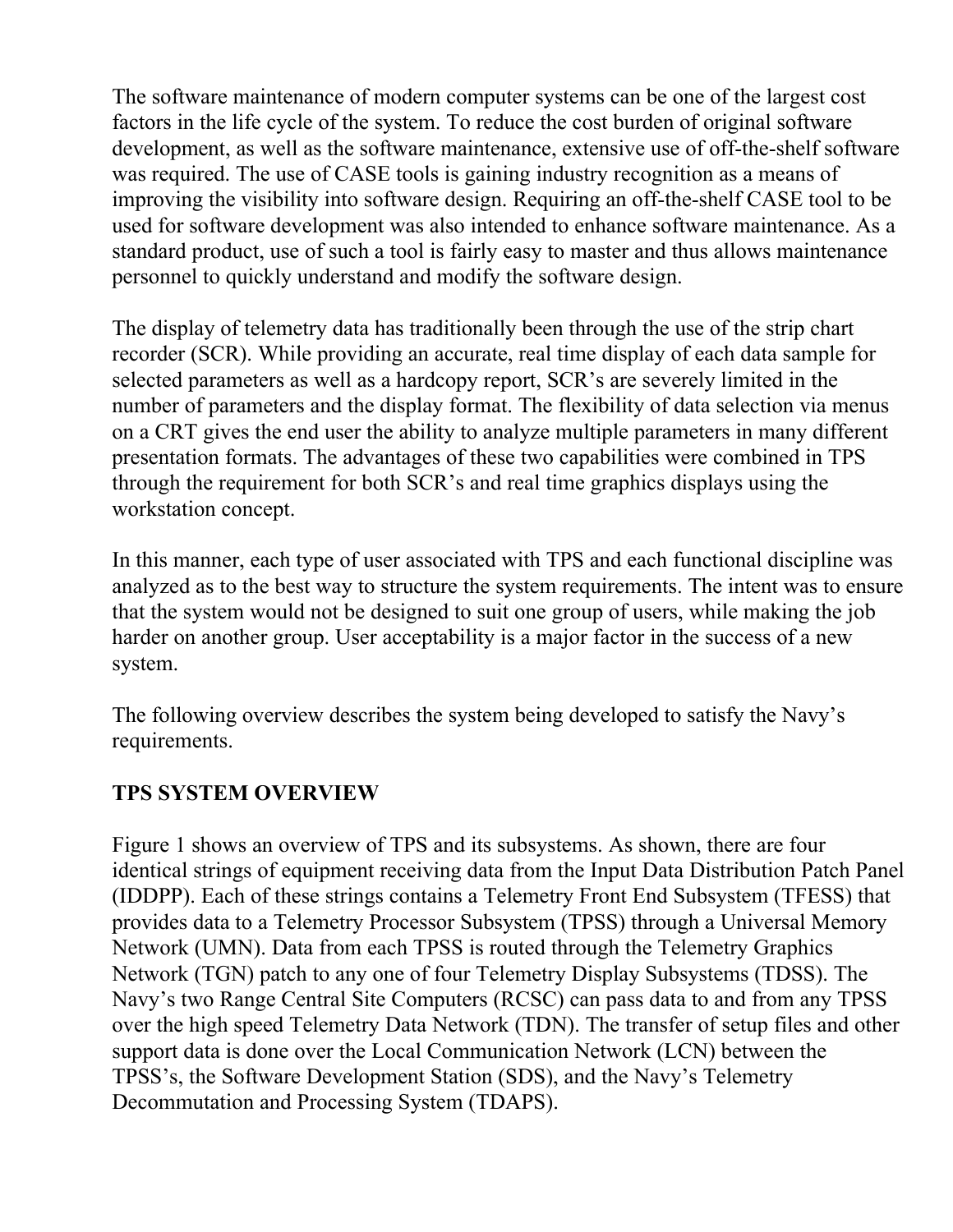## 1. IDDPP

The IDDPP contains the equipment that provides a centralized distribution for the incoming PCM, PAM and FM data to each of the four TFESS's. It also contains test equipment that may be used to evaluate the signals and help the operator respond to anomalies. The IDDPP is housed in five 19-inch racks that contain the test equipment, the patch panel for routing real time or playback data to selected TFESS's, two Honeywell Model 97 automatic magnetic tape systems for playback, a TRAK Model 8500 time code processor to support tape search, two AGC/Video Multicouplers from Apcom, and four Fairchild Weston Model 4142 tunable analog discriminators.

#### 2. TFESS

The Aydin Computer and Monitor Division (ACMD) System 2000 is the major component used to satisfy the TFESS requirements identified in Table 1. The System 2000 configured for TPS performs frame synchronization, engineering units conversion, data compression, user-defined processing, and other basic data processing functions on up to four PCM stream, two PAM sources and two FM sources. As shown in Figure 2, the System 2000 has a modular, bus-based architecture that includes separate cards for decommutation (FSC019 and FSC005), Digital Signal Processing (DSP003), specialized processing (DSP002), analog data input/output (ICM003), monitoring data status (SSM002), data transfer to the host computer (CPI010), and receiving command and setup data from the host computer (IOC011). In addition, the System 2000 is configured with four sets of Simulator Modules (SIM004) and Serial Output Code Converter Modules (SOC001) to provide a controllable, simulated PCM data stream for system testing and data validation. The System 2000 is provided with data from four ACMD 3335 bit synchronizers, two Acroamatics Model 2410 PAM synchronizers/PCM converters, and two FM inputs through a Fairchild Weston 8470 Tunable Digital Discriminator and a Tustin 2315 A/D converter. A separate TRAK 8500 Time Code Processor allows the CPI010 cards to time tag the data to a resolution of 10 microseconds.

#### 3. TPSS

The TPSS serves as the host computer for the TPS. It provides the central control over operations, allowing preflight setup, operation initiation, acquisition and routing for realtime and analog playback data, and post-test playback of recorded data. The TPSS processor is a DEC VAX 6220 super minicomputer system. In addition to the required memory, disk, tape, printers and other peripherals, the DEC 6220 is configured with two VAX Real Time Accelerators (RTA). The RTA's serve as an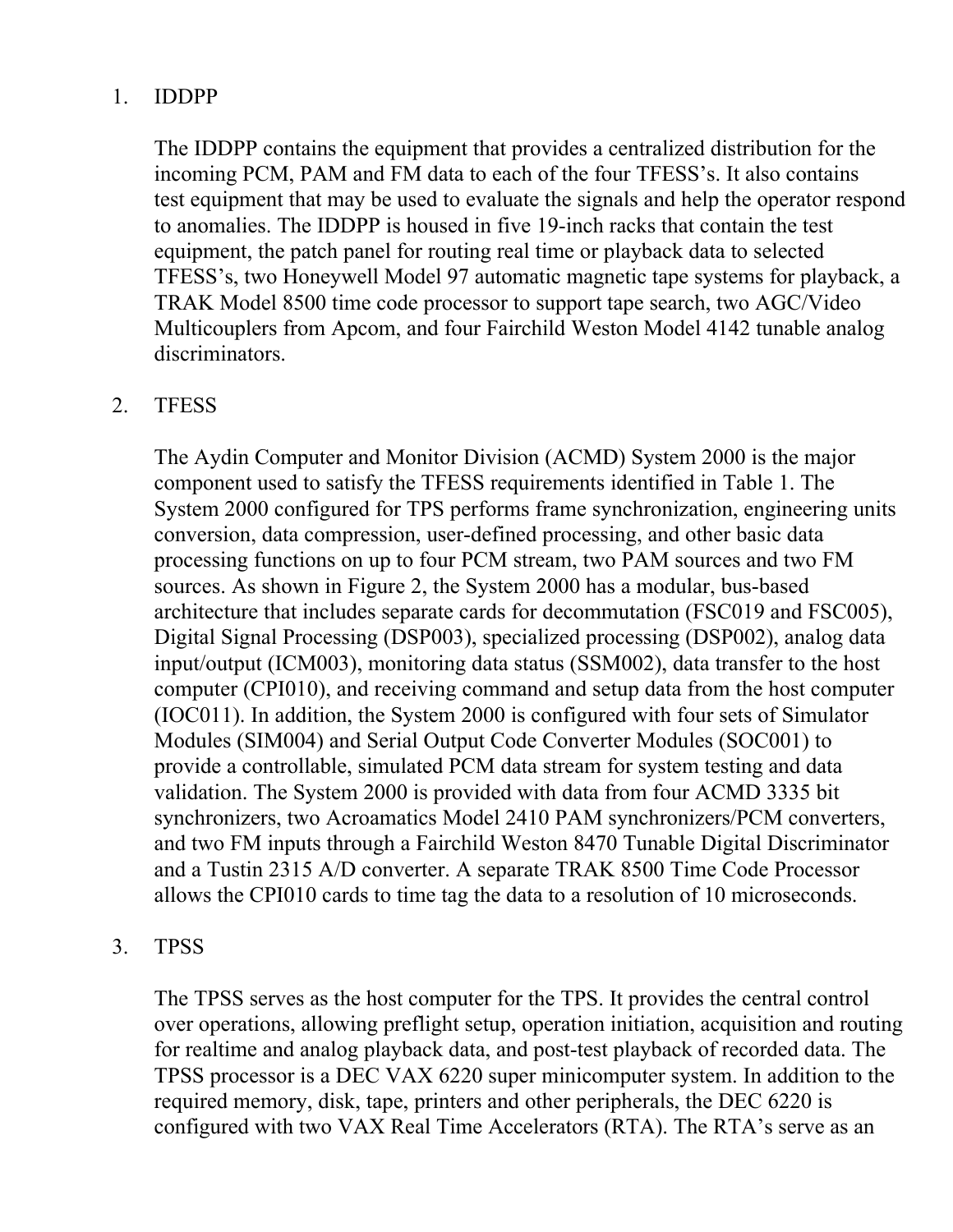Input/Output Processor for high speed data format conversions between the DEC and CDC Cyber processors (RCSC's) for data transferred over the TDN.

## 4. TDSS

The TDSS provides the real time user interface to TPS. Each of the four TDSS's supports a separate display room that includes four Graphics Display Stations (GDS), eight strip chart recorders, two remote color display monitors, and a large screen display provided by the Navy. Each GDS is configured with a printer/plotter for graphics hardcopies and its own disk for recording and recalling display data. The GDS is a DEC VAXStation 3200 processor configured with a GPX coprocessor that provides high-performance color graphics. The GDS is an intelligent workstation capable of processing and displaying real time data from the TPSS or recall data from its own local disk. The strip chart recorders are Astro-Med's Model MT-95000R configured with a digital interface.

#### 5. SDS

The SDS is not part of the real time processing configuration. It serves as the primary setup file development and applications software development station. The SDS also provides the storage space and connectivity to serve as the archival system for the TPS setup files. The SDS processor is a DEC VAX 6210 super minicomputer system configured with the required memory, tape and disk peripherals. It also has a graphics unit to allow for development of real time displays.

#### 6. UMN

The UMN is an ultra high speed, inter-computer communication network which allows dissimilar computers to access common memory at transfer rates of up to 40 megabytes per second. In the TPS configuration, the UMN is used to pass the high speed real time data from the TFESS to the TPSS. The UMN configuration, as shown in Figure 3, consists primarily of the SMI-32 bus with an Intelligent Data Interface (IDI) module, a controller module, memory cards, and a computer interface module. For TPS, the computer interface is a connection to the VAX BI Bus. Also included are data transfer cards (FDT3001 and FDT7002) that provide two separate data paths from the System 2000 into the IDI, as well as an output path from the IDI to the digital-interface strip chart recorders. The IDI provides an additional level of preprocessing easily modified by downloading programs from the TPSS host processor.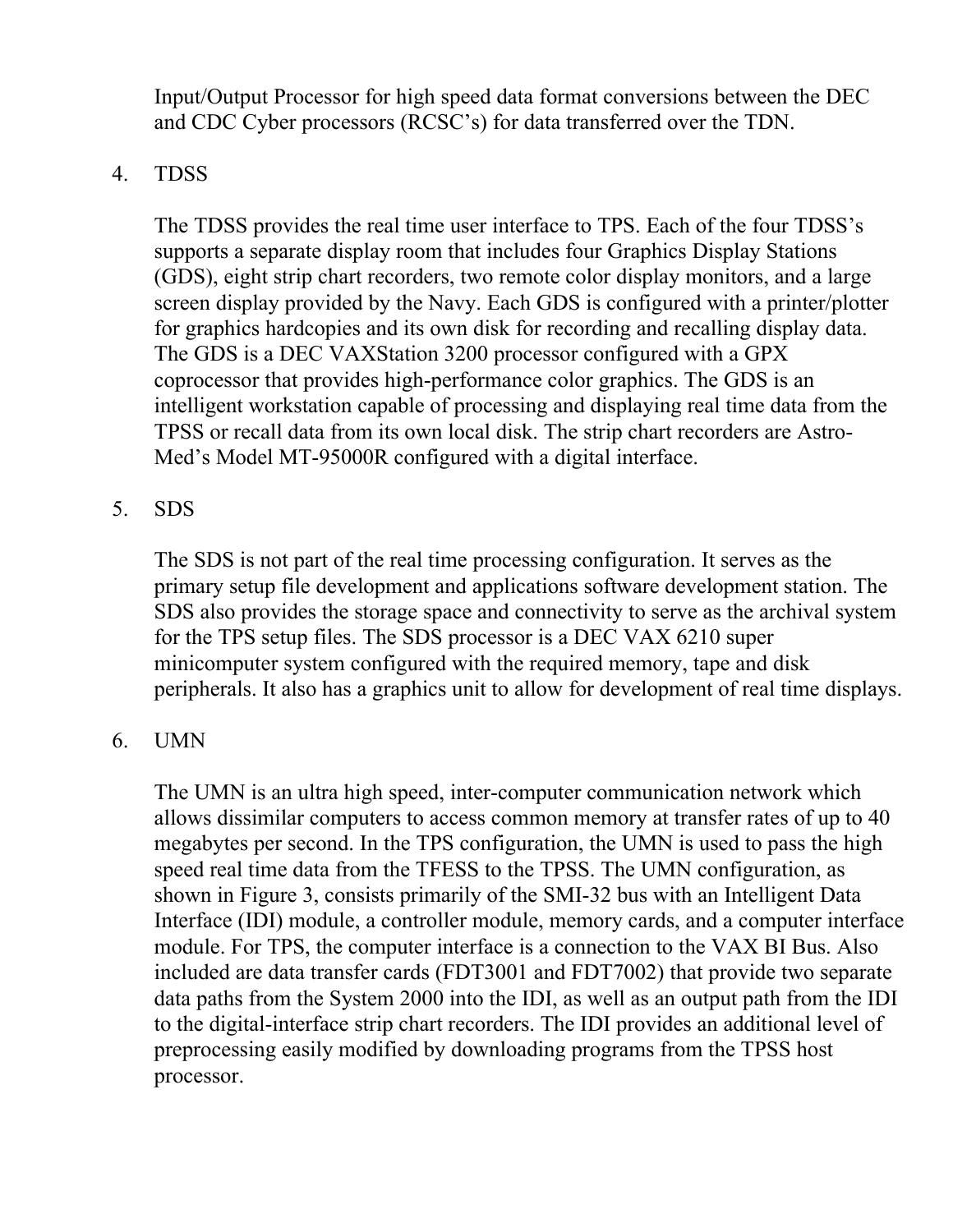## 7. DATA NETWORKS

As shown in Figure 1, there are three data networks within TPS: the LCN, the TGN and the TDN.

- a. The LCN links each TPSS with the SDS and the TDAPS. This network consists of an Ethernet connecting the processors.
- b. The TGN provides the data path from each TPSS to selected TDSS's. The TGN is a thin wire Ethernet Local Area Network, where each TPSS and each TDSS has an Ethernet interface. The system is configured with a TGN patch panel that allows any TPSS to be patched to any TDSS, or any two TPSS's to be patched to a TDSS, or one TPSS to be patched to all four TDSS's. Up to 50,000 samples per second can be transferred across the TGN for display.
- c. The TDN connects each TPSS to the Navy's two RCSC's. Because of the high data transfer rates required (100,000 samples per second), the TDN is implemented with a Network Systems Corporation HYPERchannel. This network has a trunk transfer rate of 50 megabits per second, and provides an effective transfer rate sufficient to support the requirements.

## **DESIGN APPROACH**

The design of a new system plays a significant role in its success. The approach to designing TPS consisted of matching the functional requirements to the appropriate system component or subsystem in a way that enhanced such system capabilities as real time performance, flexibility, ease of use and reliability. This was done as much as possible with modular, proven, available, and state-of-the-art hardware and software products. It was also done with an eye towards retaining the basic system architecture used on previous projects (2). For although a certain amount of development is almost always required for a new system, a primary objective should be to restrict development to new or enhanced capabilities. In other words, eliminate the need to redevelop existing capabilities due to changes in the system configuration or architecture.

The TPS design follows the industry trend over the last few years of allocating as many functions as possible to the front end subsystem which consists primarily of high speed microprocessors and built-in firmware. The performance and modularity of today's front end hardware provides an extremely flexible way to significantly enhance system performance without the inherent problem associated with upgrading the hardware and software of a host processor. TPS takes this concept one step further by also including an intelligent interface between the front end subsystem and the host processor. In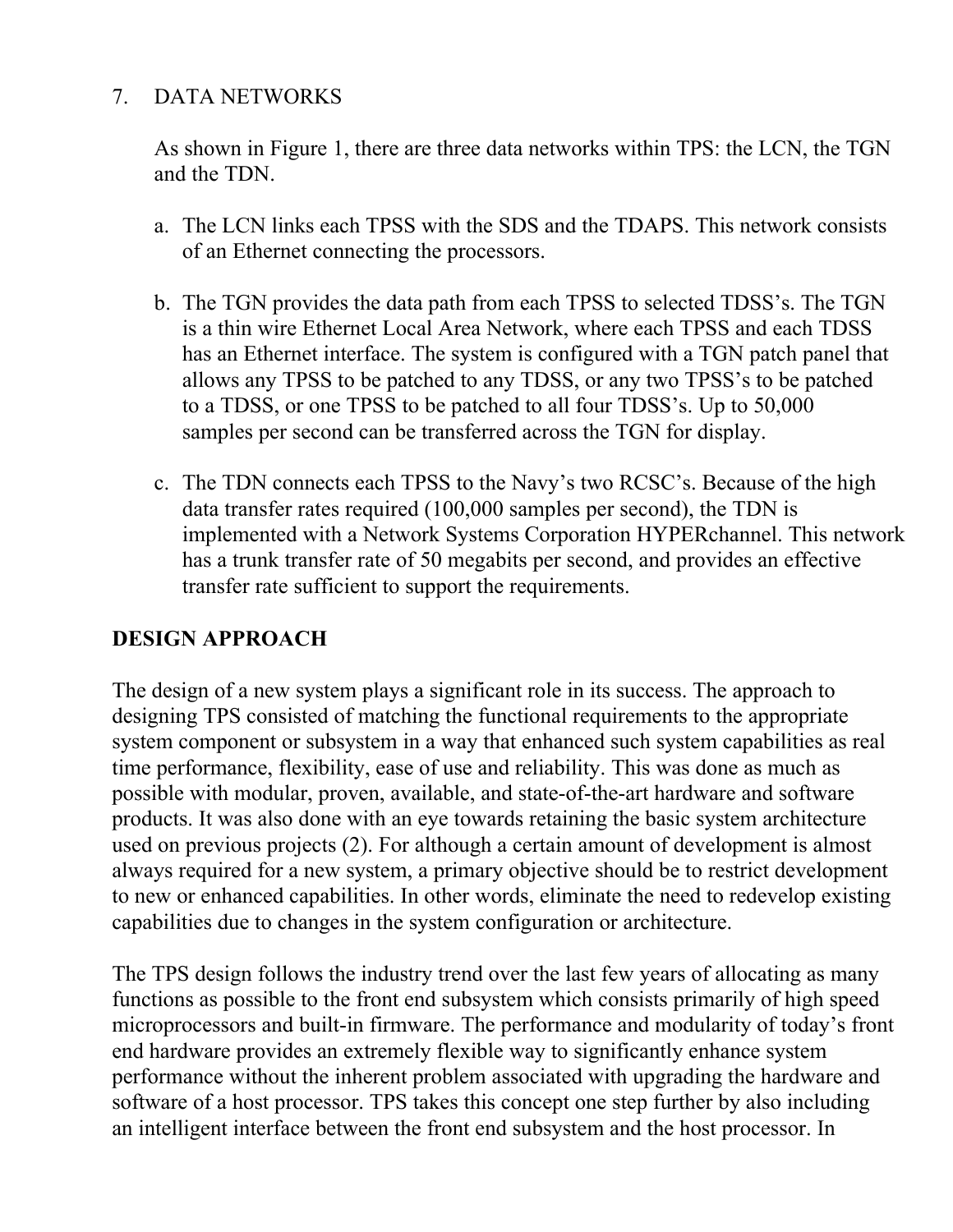addition to providing the necessary high-speed data interface between the two subsystems, added capability is provided by a microprocessor programmable from the host computer and by specialized digital interfaces to such devices as strip chart recorders.

The TPS design further minimizes the workload of the host processor and takes advantage of the advances in minicomputers by allocating the data display and recall processing functions to multiple intelligent workstations. The host processor is used primarily to collect and buffer the real time data for transmission to the workstations, for conversion and transfer across the network to other processors, for output to the data recording function, and for input to user application code running within the host processor.

The following section identifies the specific factors used to provide TPS with the development, integration and test advantages that contribute to the probability of success.

## **TPS SYSTEM DESIGN FEATURES**

The TPS design takes advantage of several factors to help assure a successful development. The design of each TPS subsystem was carefully constructed to take advantage of off-the-shelf hardware and software with proven capabilities.

1. Similar Architecture

Since the basic data flow and system architecture does not vary considerably from other telemetry systems, much of the required TPS support software has already been developed (3) and can be reused with minimal modifications. A similar architecture also allows for the use of proven capabilities and provides developers with a head start in understanding the most critical areas of the system. Thus the selection of subsystem components and interface definitions can be made more intelligently.

2. Proven Capabilities

The ACMD System 2000 has been used by CSC to support several other real time telemetry processing systems (4,5). Its proven performance and its high degree of modularity is ideally suited to satisfy the PMTC requirements with minimal modifications.

The GDS is based on CSC's Telemetry Work Station, which was developed as a small, standalone system with all the basic telemetry data processing capabilities.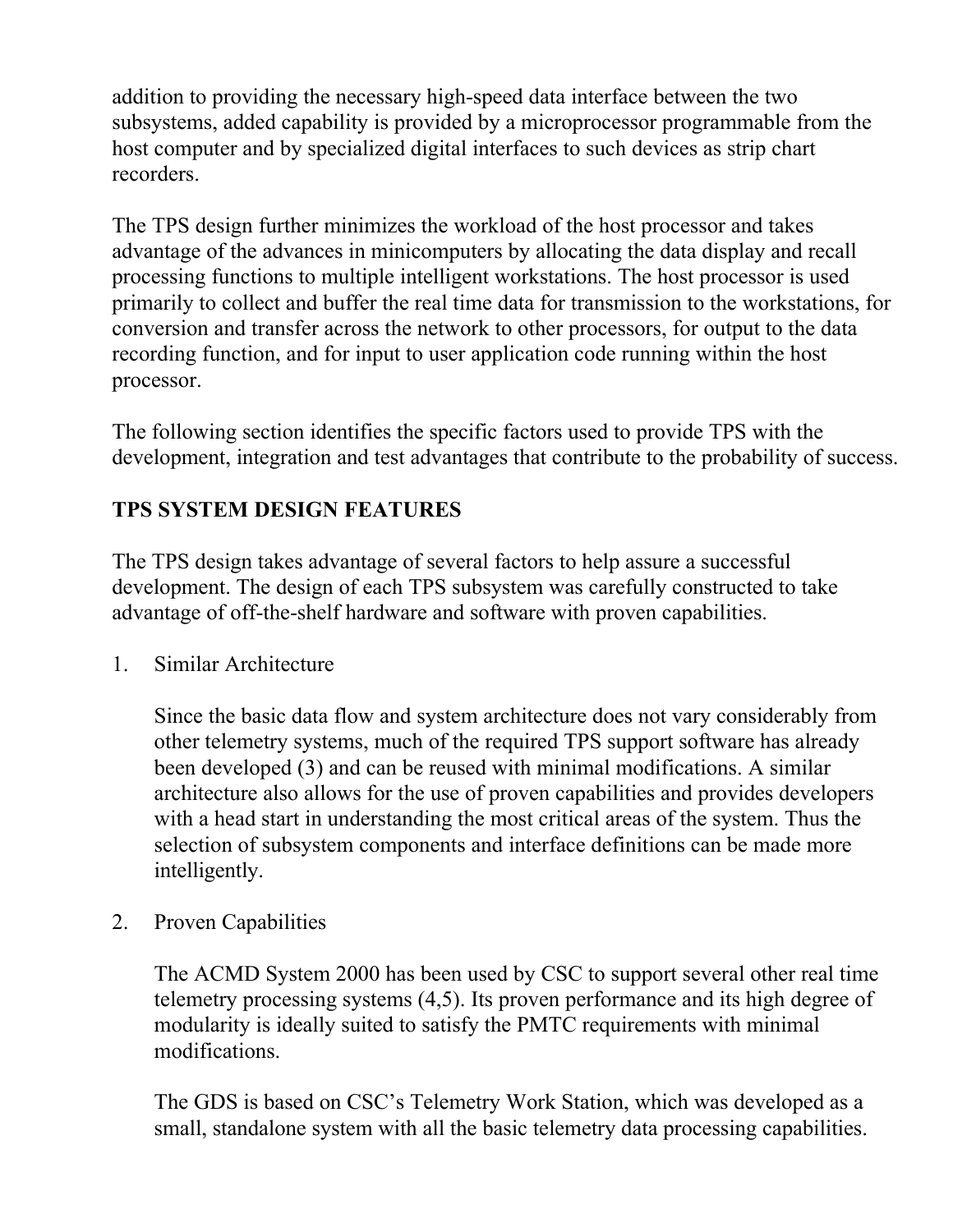CSC's use of NSC's HYPERchannel in three previous system configurations assures more than adequate experience and available software to quickly implement the TDN.

#### 3. Off-the-Shelf Hardware

The IDDPP is configured with readily-available, off-the-shelf equipment. Construction of the specific racks and patch panels for TPS is a standard process that uses catalog components.

The DEC processors were an excellent fit to the specified TPS requirements, and their use throughout TPS permitted the use of common interfaces and software.

Since the TPS data transmission requirements are not excessive, the data networks selected are all standard off-the-shelf products. The use of DECnet on the LCN ensures compatibility among the processors and data transfers, as well as compatibility with existing hardware and software. Setup files are transferred over the LCN using standard DECnet file transfer protocols. The only development item on the TGN is the switching network, which is a simple patch panel.

4. Development Configurations

Off-the-shelf hardware, such as the DEC processors and the NSC equipment, was ordered early to allow a development system to be configured for use by the completion of the critical design review.

Modifications to the System 2000 prevented early delivery of the actual TPS components. Therefore, an interim unit was configured using only off-the-shelf components to provide as much functionality as possible. Existing software modules were available to support these off-the-shelf items, thus providing a means of ingesting data into the system.

The UMN is the closest thing to a new development item in the TPS configuration. Although a version of the UMN is currently being used operationally by NASA at their Dryden Flight Research Facility (6), many of the modules had to be developed for the first time to fit the specific TPS interfaces. For this reason, a simplified version was built with existing components for use during the early development phases. The intent was to assure that functional development could continue without the risk associated with a delay in receiving this vital component.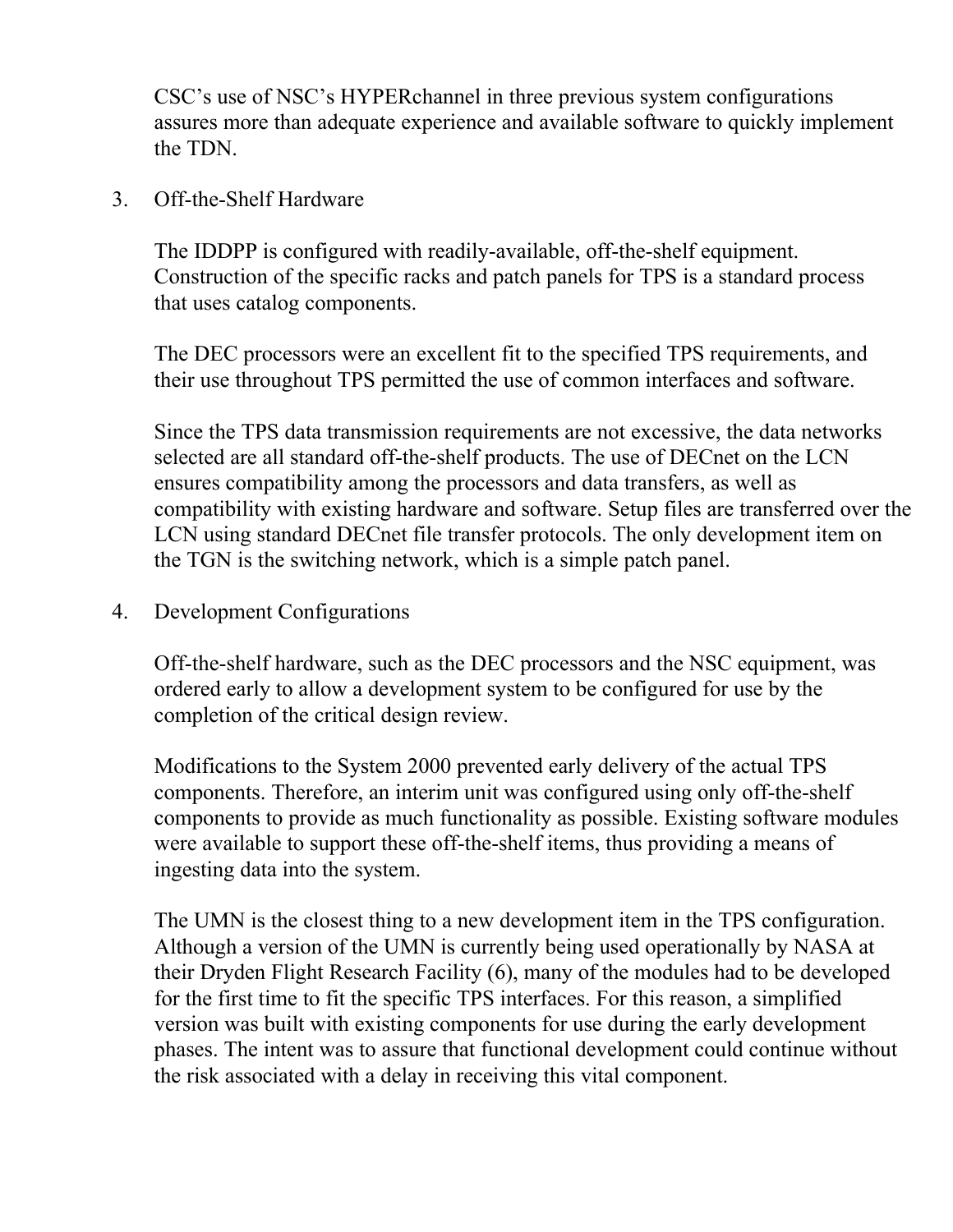## 5. Off-the-Shelf Software

The type of processor has the greatest effect on development time if existing code has to be redeveloped to run on the new processor. Of course, redevelopment can be minimized if the code is in a standard high order language, such as FORTRAN or C. Due to its similar architecture, the library of existing FORTRAN code currently being used to support other telemetry processing projects satisfies most of the TPS functional requirements. The use of this existing code considerably reduces the development and debug time on 'IPS.

A significant feature of this software is that it was designed using CASE. CASE provides the software designers with online access to the data flows and data structures of the entire software configuration (7). Modifications for TPS-specific functions were easily made, and the CASE tool automatically verified that the changes balanced with higher and lower level structures (i.e., functions and data interfaces were correctly defined).

The TPS setup file software (i.e., the software that establishes the run time environment and processing to be done) requires limited development, since the TPS front end, host processor and display configurations are very similar to those used on previous CSC projects. What originally took ten to twelve manyears to develop on initial telemetry systems, now requires less than three manyears to modify for TPS.

The TDSS design also takes advantage of an off-the-shelf software package developed by V.I. Corporation to support graphical requirements on the workstations. This eliminates the need to develop a significant amount of graphics software to support TPS.

#### 6. Economy of Scale

The most cost-effective TPS integration feature is the concurrent development of the expansion options (i.e., four systems rather than one) with the basic system. Although this may appear to add complexity to the situation, it actually allows many of the integrated system design problems to be resolved during the early development phases rather than later when modifications are much more difficult and costly. It also provides for the most cost-effective use of labor to complete the entire system in a shorter period of time. In addition, the ability to order four systems worth of equipment makes quantity discounts available and simplifies receiving by preventing deliveries from being spread out over several years. The advantage to the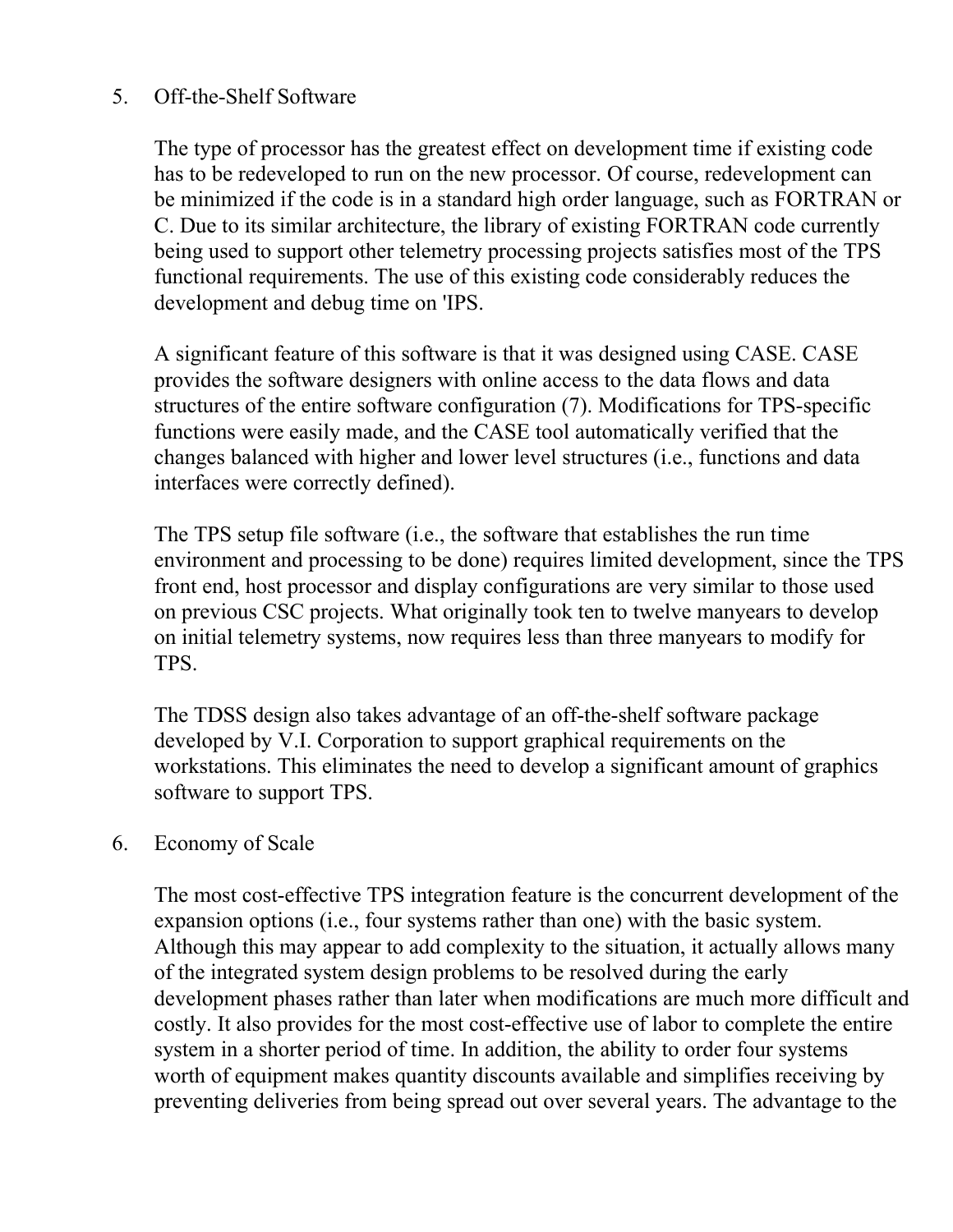Navy is obvious. They get a complete system that is fully checked out in a much shorter period of time for less cost.

## **SUMMARY**

The successful development of systems such as TPS is no longer a rare occurrence. Many of the areas that used to cause wide variations in schedule and cost have been brought under control through the use of modular systems, proven capabilities, and welldefined procedures. The availability of off-the-shelf hardware and software to satisfy many new or enhanced requirements should only increase. System developers and system integrators are getting better at applying the standards and procedures to build complex systems. Users should now expect to get new or upgraded systems in a reasonable amount of time and, because much of the capabilities are already proven, without much of the skepticism that normally accompanies the arrival of a new system.

#### **REFERENCES**

- 1. Knight Paul, "Telemetry Processing System for the Pacific Missile Test Center", International Telemetering Conference, Vol. XXII, Instrument Society of America, Research Triangle Park, North Carolina, October 1986, pp 383-390.
- 2. Shelley, Larry and McCauley, Bob, "Accommodating Telemetry Data Acquisition Systems", International Telemetering Conference, Vol. XXIII, Instrument Society of America, Research Triangle Park, North Carolina, October 1987, pp 51-60.
- 3. Kendall, Richard A., "Unique Systems Through Reusable Software", International Telemetering Conference, Vol. XXV, Instrument Society of America, Research Triangle Park, North Carolina, October 1989, pp 583-589.
- 4. Quesenberry, David and Reed, Gary, "Telemetry Processing -- Reatime to Postflight", International Telemetering Conference, Vol. XXIV, Instrument Society of America, Research Triangle Park, North Carolina, October 1988, pp 237-246.
- 5. Shelley, Larry, "The Real-Time Telemetry Processing System III", International Telemetry Conference, Vol. XXIII, Instrument Society of America, Research Triangle Park, North Carolina. October 1987, pp 329-336.
- 6. Article in April 23, 1990 Electronic Engineering Times, "NASA Gets Memory-based Net", p 33.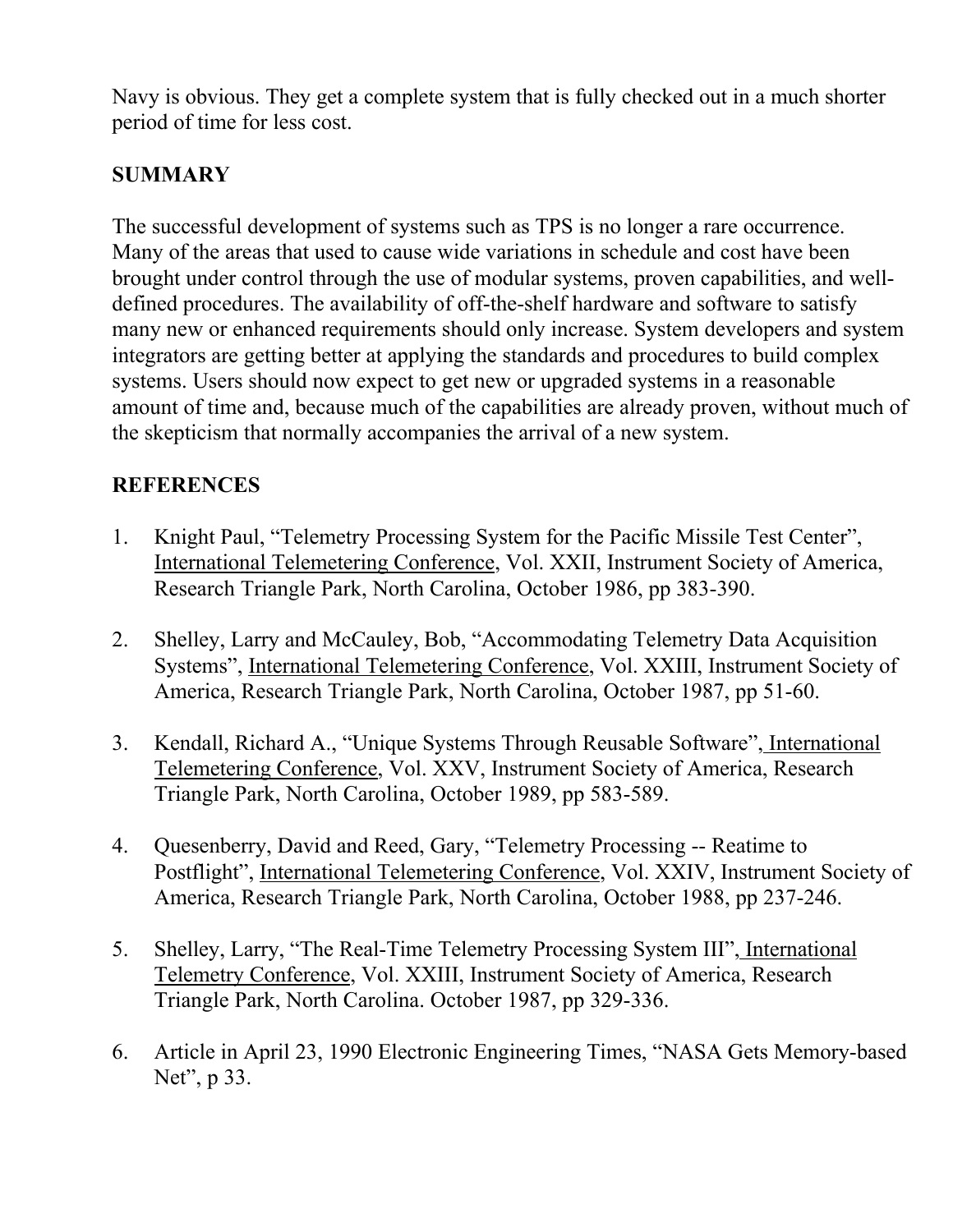7. Hill, Jerry, "Realtime Telemetry Processing System (RTPS) III -- A Preview of Software Development in the 1990s", International Telemetering Conference, Vol. XXIV, Instrument Society of America, Research Triangle Park, North Carolina, October 1988, pp, 257-266.



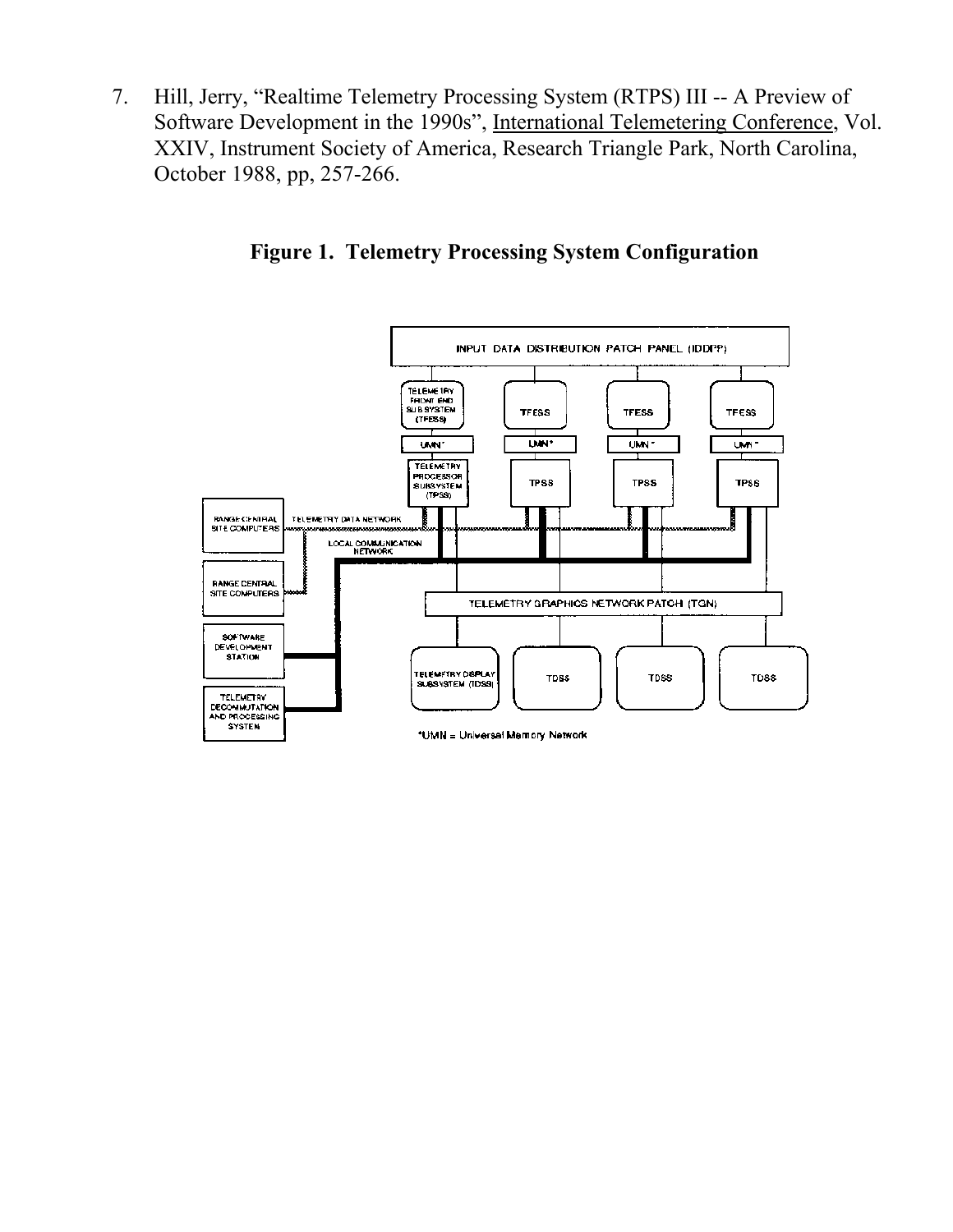| <b>TFESS Capability</b>     |                                                            |                            |          | <b>Required Capacity</b> |
|-----------------------------|------------------------------------------------------------|----------------------------|----------|--------------------------|
| PCM:                        | Number of Input Streams<br>Bit Sync Rate (Megabits / Sec.) |                            |          | 4                        |
|                             |                                                            |                            |          | 10                       |
|                             | Parameters / Source<br>Data Rate:<br>/ Source              |                            |          | 4096                     |
|                             |                                                            | pps Sustained<br>pps Burst | / Source | 250,000<br>500,000       |
|                             |                                                            |                            |          |                          |
|                             | Minor Frame                                                |                            |          |                          |
|                             | Subframe                                                   |                            |          |                          |
|                             | Sub-subframe                                               |                            |          |                          |
|                             | Asynchronous Embedded Minor and Subframe                   |                            |          |                          |
|                             | Repetitive Mode<br>(Subframe ID and Recycle)               |                            |          |                          |
|                             |                                                            |                            |          |                          |
|                             | Non-Repetitive Mode                                        |                            |          |                          |
|                             | Throughput (Direct Serial to Parallel) Mode                |                            |          |                          |
| PAM:                        | Number of Input Streams                                    |                            |          | 2                        |
|                             | Channels / Frame                                           |                            |          | 128                      |
|                             | Data Rate:                                                 | pps PAM NRZ                |          | 250,000                  |
|                             |                                                            | Pps PAM RZ                 |          | 125,000                  |
| Multiplexed FM:             | Subcarrier Channels / Multiplex                            |                            |          | 20                       |
|                             | Analog to Digital Channels                                 |                            |          | 32                       |
|                             | Simultaneous Stample w/in (Micro Sec.)                     |                            |          | 5                        |
|                             | Data Rate:                                                 | pps                        |          | 300,000                  |
| Analog to Digital:          | Data Rate                                                  | pps                        |          | 500,000                  |
| Aggregate Data              |                                                            |                            |          |                          |
| Throughput:                 | Pass through Rate:                                         | pps                        |          | 500,000                  |
|                             | Processed Rate:                                            | pps                        |          | 400,000                  |
| <b>Strip Chart Recorder</b> |                                                            |                            |          |                          |
| Outputs:                    | Channels                                                   |                            |          | 64                       |
|                             | Data Rate:                                                 | pps                        |          | 200,000                  |

# **Table 1. TFESS Capacity Summary**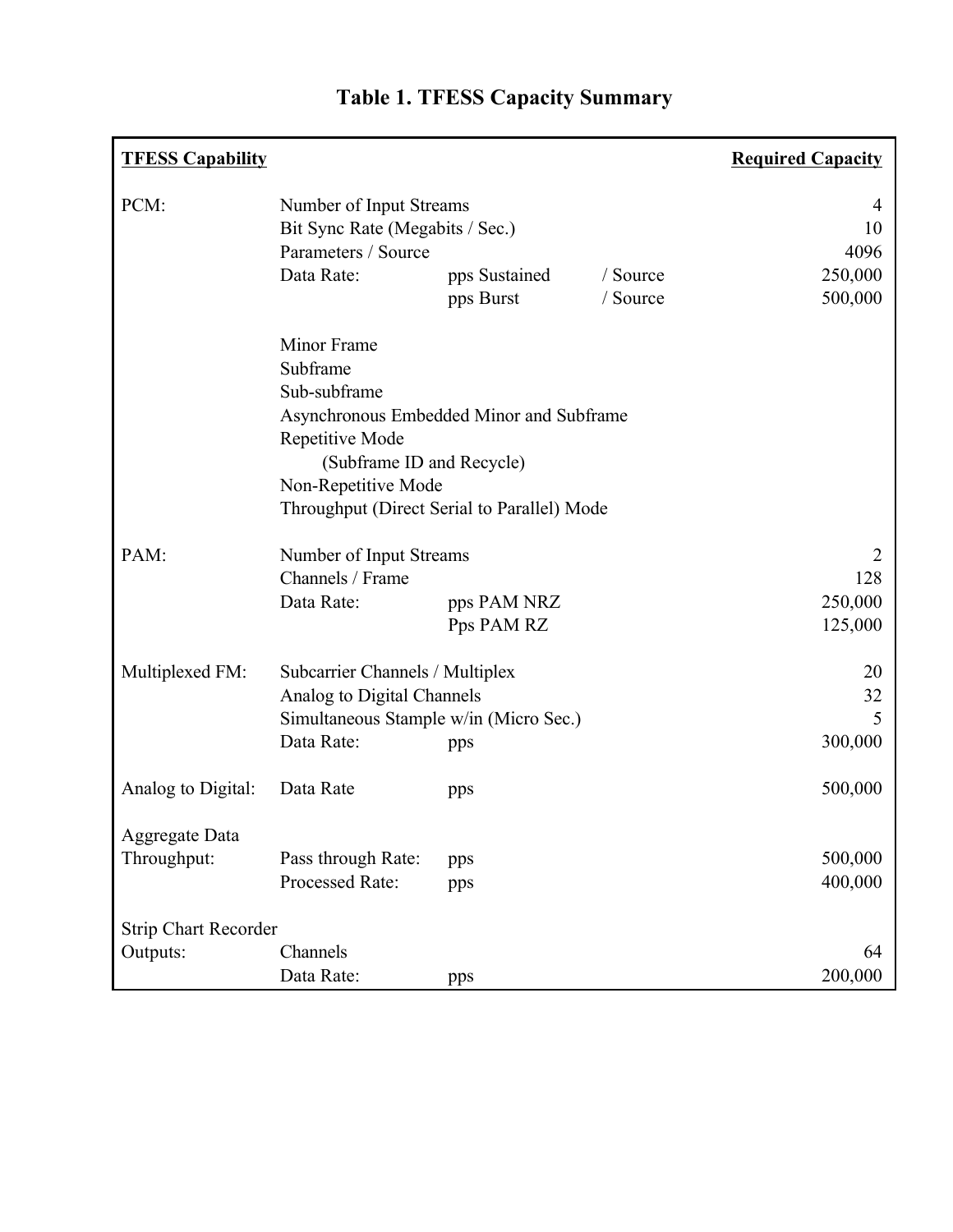